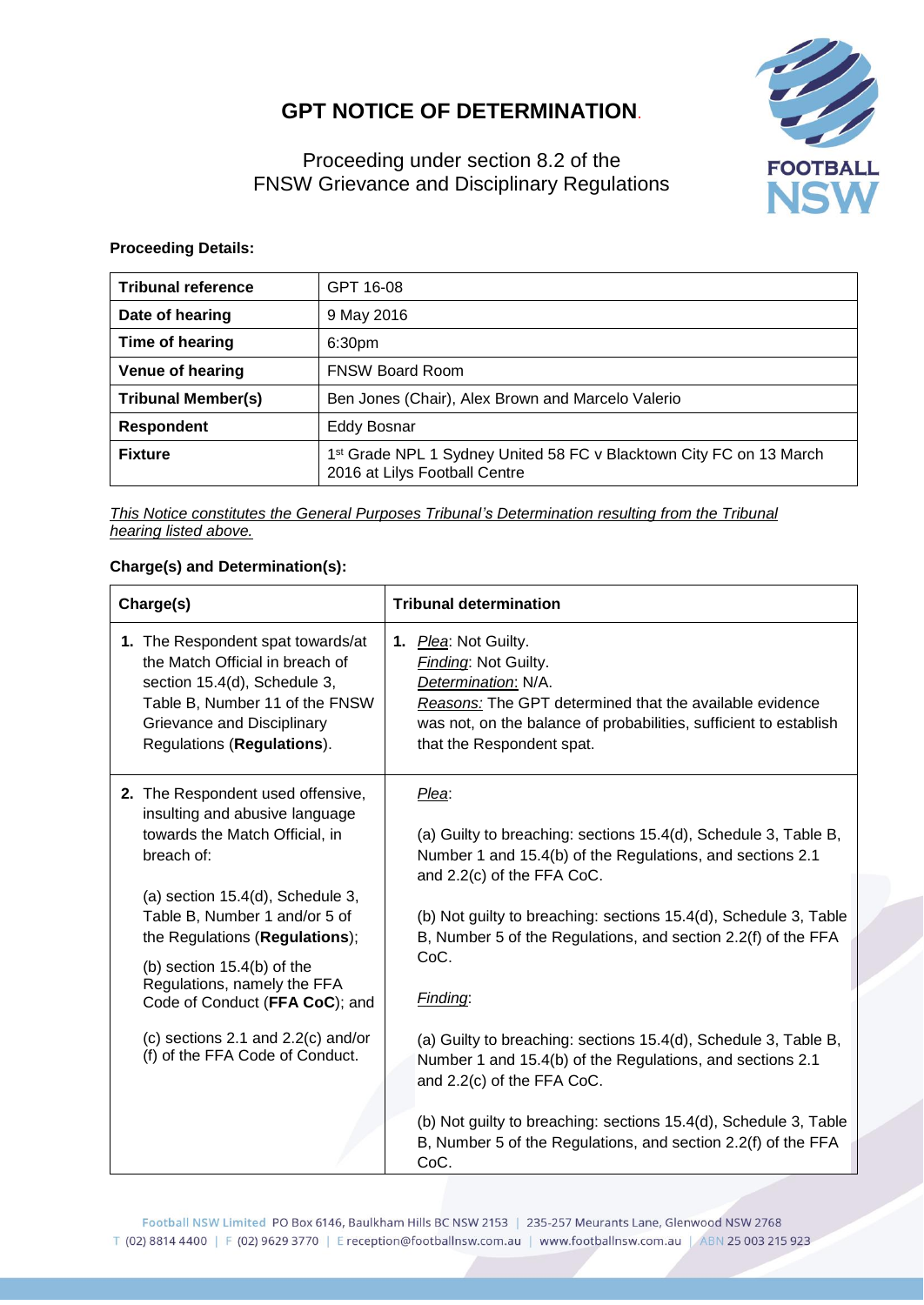|                                                                                                                                                                                                                                                                                                                                            | <b>Determination:</b> The GPT imposes a Fixture Suspension of four<br>(4) fixtures on the Respondent for the breach of section<br>15.4(d) and a Time Suspension of one (1) month for the<br>breach of sections 2.1 and 2.2(c) of the FFA CoC. These<br>suspensions are to be served concurrently given the Charges<br>stemmed from one set of actions.<br>The GPT noted that the Respondent's breach of section |
|--------------------------------------------------------------------------------------------------------------------------------------------------------------------------------------------------------------------------------------------------------------------------------------------------------------------------------------------|-----------------------------------------------------------------------------------------------------------------------------------------------------------------------------------------------------------------------------------------------------------------------------------------------------------------------------------------------------------------------------------------------------------------|
|                                                                                                                                                                                                                                                                                                                                            | 15.3(b) of Regulations results directly from their breach of<br>sections 2.1 and 2.2(c) of the CoC, and as such imposes no<br>sanction in respect to the breach of section 15.4(b).                                                                                                                                                                                                                             |
|                                                                                                                                                                                                                                                                                                                                            | The GPT noted that the Respondent was issued with a Notice<br>of Interim Suspension on 16 March 2016 and have been<br>advised by FNSW that the Respondent has already served a<br>suspension of approximately 11 Fixtures and approximately<br>eight (8) weeks.                                                                                                                                                 |
|                                                                                                                                                                                                                                                                                                                                            | Taking account of the Fixture and time already served the<br>Respondent does not have to serve any further Suspension.                                                                                                                                                                                                                                                                                          |
| 3. The Respondent used offensive,                                                                                                                                                                                                                                                                                                          | Plea:                                                                                                                                                                                                                                                                                                                                                                                                           |
| insulting and abusive language<br>towards the Match Officials, in<br>breach of:<br>(a) section $15.4(d)$ , Schedule 3,<br>Table B, Number 1 and/or 5 of<br>the Regulations;<br>(b) section 15.4(b) of the<br>Regulations, namely the FFA<br>Code of Conduct; and<br>(c) section 2.1 and $2.2(c)$ and/or<br>(f) of the FFA Code of Conduct. | (a) Guilty to breaching: sections 15.4(d), Schedule 3, Table B,<br>Number 1 and 15.4(b) of the Regulations, and sections 2.1<br>and 2.2(c) of the FFA CoC.                                                                                                                                                                                                                                                      |
|                                                                                                                                                                                                                                                                                                                                            | (b) Not guilty to breaching: sections 15.4(d), Schedule 3, Table<br>B, Number 5 of the Regulations, and section 2.2(f) of the FFA<br>CoC.                                                                                                                                                                                                                                                                       |
|                                                                                                                                                                                                                                                                                                                                            | Finding:                                                                                                                                                                                                                                                                                                                                                                                                        |
|                                                                                                                                                                                                                                                                                                                                            | (a) Guilty to breaching: sections 15.4(d), Schedule 3, Table B,<br>Number 1 and 15.4(b) of the Regulations, and sections 2.1<br>and 2.2(c) of the FFA CoC.                                                                                                                                                                                                                                                      |
|                                                                                                                                                                                                                                                                                                                                            | (b) Not guilty to breaching: sections 15.4(d), Schedule 3, Table<br>B, Number 5 of the Regulations, and section 2.2(f) of the FFA<br>CoC.                                                                                                                                                                                                                                                                       |
|                                                                                                                                                                                                                                                                                                                                            | <b>Determination:</b> The GPT imposes a Fixture Suspension of six<br>(6) fixtures on the Respondent for the breach of section<br>15.4(d) and a Time Suspension of one (1) month for the<br>breach of sections 2.1 and 2.2(c) of the FFA CoC. These<br>suspensions are to be served concurrently given the Charges<br>stemmed from one set of actions.                                                           |
|                                                                                                                                                                                                                                                                                                                                            | The GPT noted that the Respondent's breach of section<br>15.3(b) of Regulations results directly from their breach of<br>sections 2.1 and 2.2(c) of the CoC, and as such imposes no<br>sanction in respect to the breach of section 15.4(b).                                                                                                                                                                    |